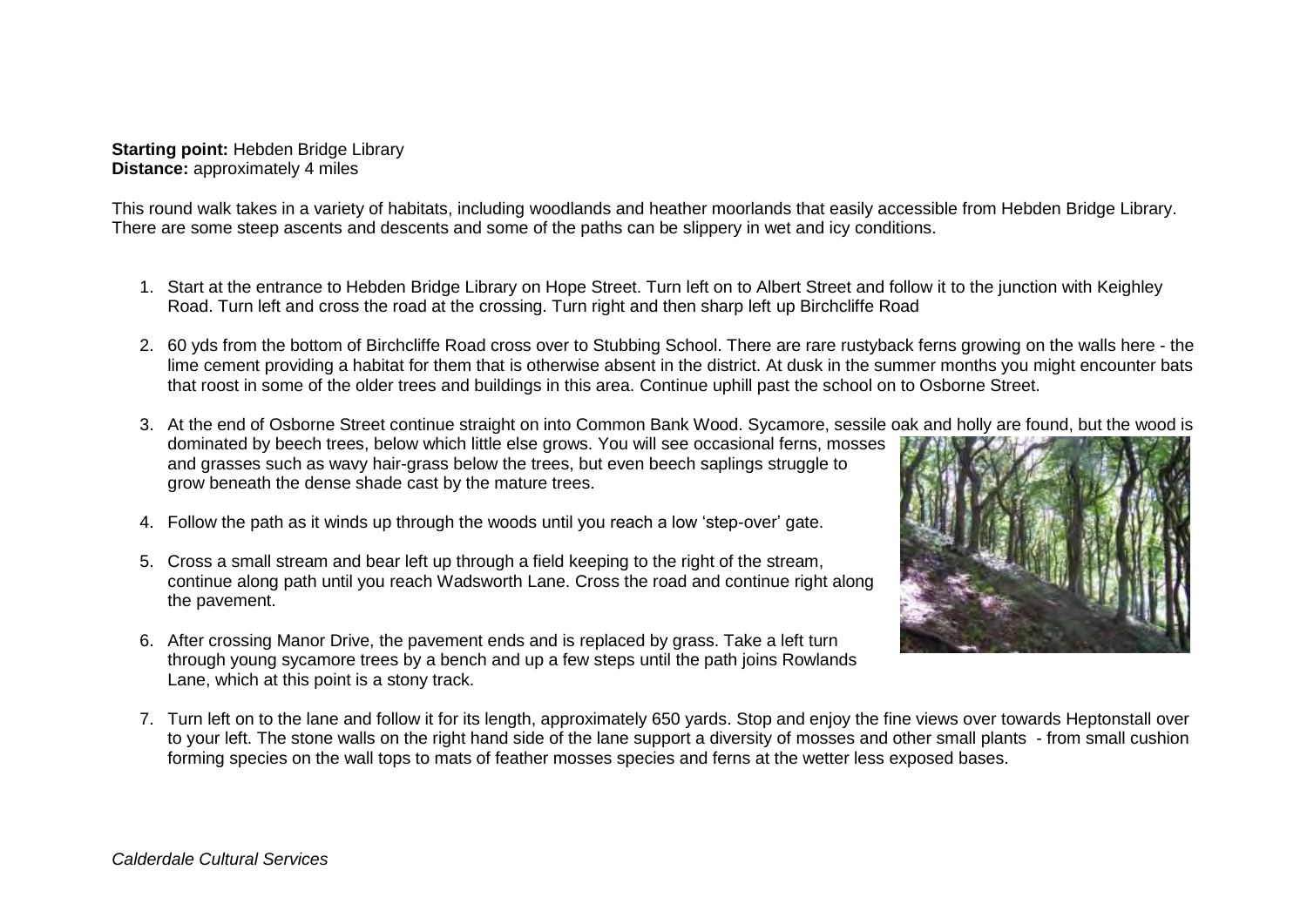- 8. Continue up Rowland Lane past its junction with Sandy Gate Lane on the left, after which it is called Lane Ends Lane. Halfway up this lane take a track to the left past Foot Kiln Cottages. Immediately after the terrace of Cottages take the footpath on the left through a gap in the wall.
- 9. Follow this path, keeping gardens on the left and fields on the right. Soon you will arrive at a junction with another footpath. Turn right here and after approximately 45 yards follow the path to the left keeping the wall to some cottages 100yards ahead. Pass through a gap in the wall and pass in front of the cottages (Lower Chiserley).
- 10. At the end of the track turn right past more cottages (Chiserley Field Side) past Old Town Junior and Infant School where you will arrive at Billy Lane, next to the Post Office. Cross over Billy Lane and go right up Old Laithe Lane opposite the post office.



- 11. The lane goes between fields until it reaches cottages and an old cast iron lamp post. At the cottages follow the footpath to your left on to the moor. The path runs along the moor edge with heather and bilberry to the right and fields below to the left. There are fine views over to Heptonstall, Stoodley Pike and Hebden Dale from here.
- 12. Once on the moorland you might see meadow pipits rising up from the heather. After 150 yards the path crosses a larger track and you will see the walls of Old Town reservoir ahead to the right. Keep the reservoir to your right and continue along the path. The vegetation here is upland heath – dominated by heather, bilberry and purple moor grass. After approximately 220yds the path splits. Go right and follow the path for 140 yards along the side of the reservoir. Then head out left on to the moor.
- 13. The vegetation here has developed on the site of an old quarry. Young saplings of birch and rowan are now beginning to colonise the heather and the area will eventually become woodland if not grazed or cut.

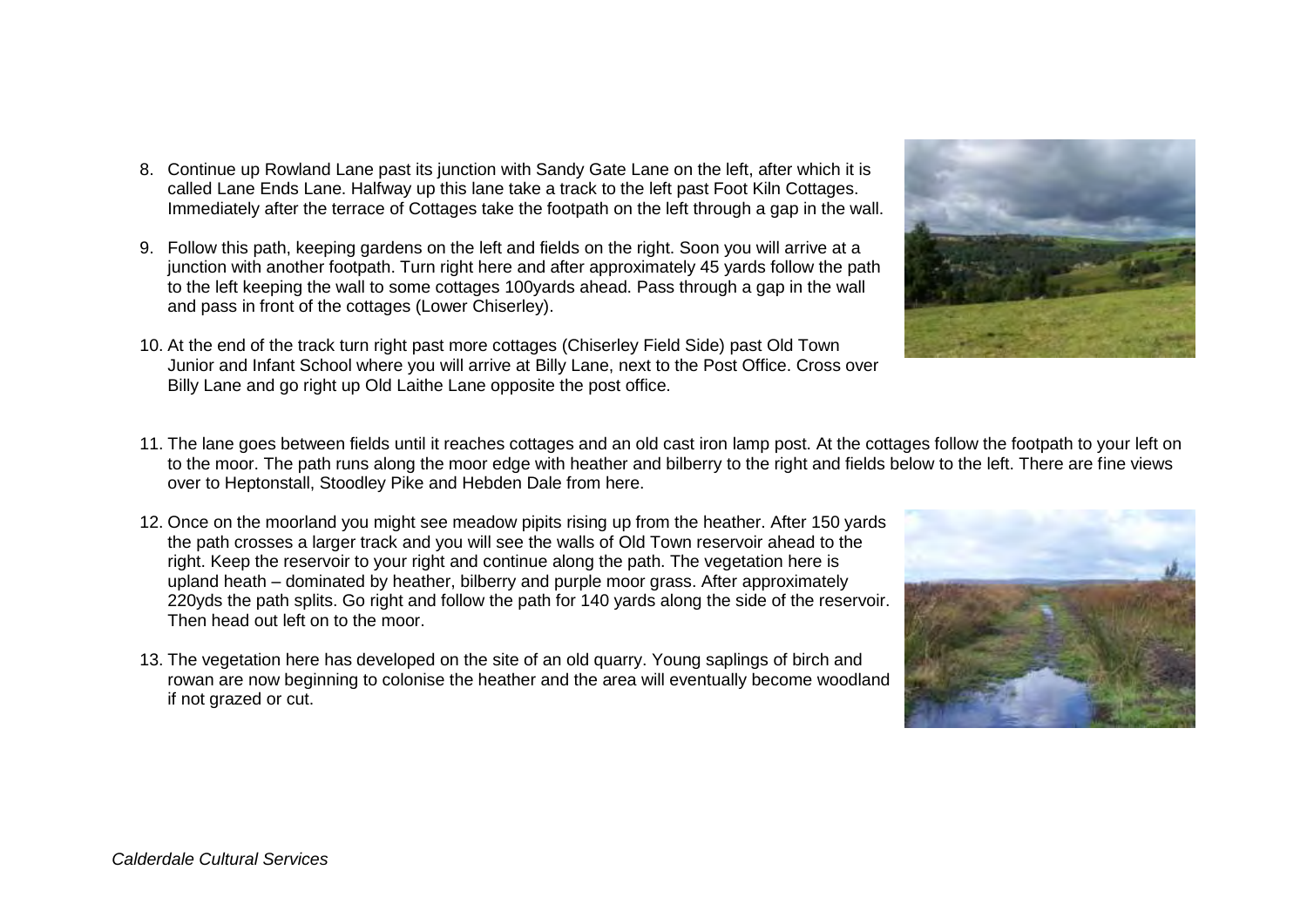- 14. After walking through the heather, the path eventually reaches a metalled lane (Slack House Lane). Go sharp left on to the lane and follow it down between high walls and hedges. The lane becomes shaded by trees and emerges at Wainsgate Chapel. In early summer the bright yellow flowers of the Welsh Poppy are abundant here.
- 15. At the end of the lane cross over to Old Town Mill Lane. Follow the lane past the Old Town Cricket Club and the mill on your right, and further on the recreation ground on the left until you get to Walker Lane. Turn right on to Walker Lane and follow it downhill for 220yds until reaching a row of cottages called 'Club Houses' on your right. Turn right in front of the cottages. At the far end the paths continues between stone walls bordered with attractive cottage garden plants until reaching a gate. Take the path that diagonally crosses the field immediately in front of the gate (NOT the path that follows the wall to the right).
- 16. The path passes through an old pasture that supports some interesting grassland species including lady's mantle, yellow rattle, bird'sfoot trefoil and pignut. During May look out for the rare inky black chimney sweeper moths which lay their eggs on the pignut plants.
- 17. At the far end of this field the path passes through a gap in a wall and steps down in to a scrubby field overlooking Ibbot Royd.

The vegetation in this field is a mosaic of young trees such as hawthorn, sessile oak and birch, acid grassland, heather and tall herbs and grasses. It is very valuable habitat for breeding birds such as willow warblers whose plaintive song can be heard from early spring into the summer. In the autumn look out for brightly coloured grassland fungi, including several waxcaps. Many species of these beautiful mushrooms are now quite scarce and can only be found in old unimproved pastures and lawns.

18. The path descends steeply to a marker post at the junction with a track. Turn right on to the track and follow it until you reach a stone bridge over a stream, and small waterfall at the head of Nutclough Wood.



19. Keep to the right of the stream and take the path along the top of the ravine formed by the stream. Typical birds of this habitat include dippers and grey wagtails which can often be seen in fast-flowing sections here and on the series of makeshift dams further downstream.